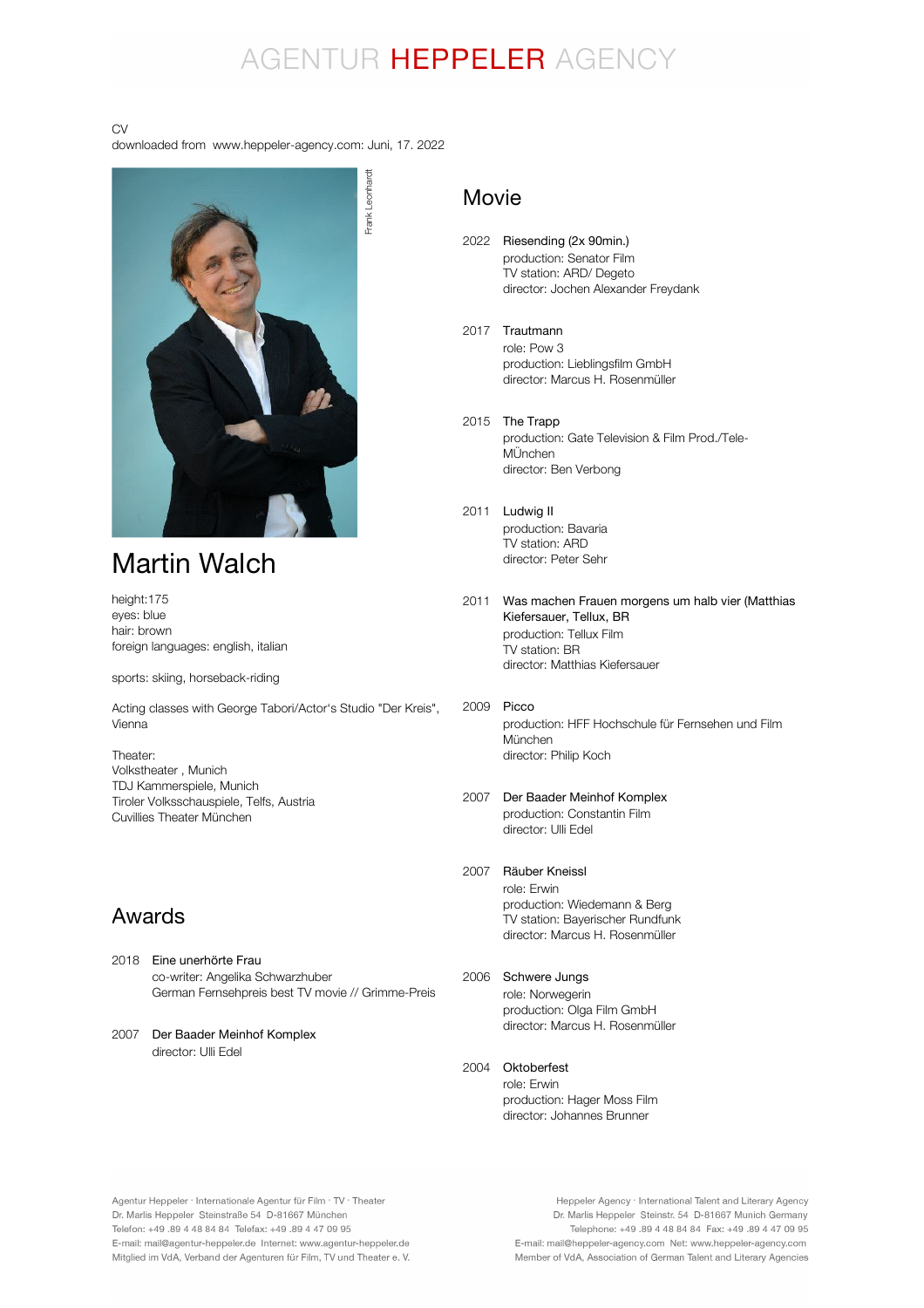2004 Die weiße Stille production: HFF Hochschule für Fernsehen und Film München director: Philip Haucke

2003 Kammerflimmern production: Bavaria Fillm director: Hendrik Hölzemann

- 1999 Feindliche Übernahme role: Kumpel production: MPS Film director: Carl Schenkel
- 1991 Das Serbische Mädchen role: customs officer production: Arbor Film director: Peter Sehr

## Television

- 2022 Watzmann ermittelt Käsprinzessin script production: Lucky Bird Pictures TV station: BR/Degeto co-writer: Jochen Greve
- 2021 Watzmann ermittelt Goaßlschnalzer co-writer production: Lucky Bird Pictures TV station: BR/Degeto director: John Delbridge co-writer: Jochen Greve
- 2021 Watzmann ermittelt Fremde Heimat production: Lucky Bird Pictures TV station: BR/Degeto director: John Delbridge
- 2020 Watzmann ermittelt König Watzmann script, co-writer co-writer: Jochen Greve
- 2020 Watzmann ermittelt Sonnwend script, co-writer production: Lucky Bird Pictures TV station: BR/Degeto co-writer: Jochen Greve
- 2020 München Mord (Das Kamel und die Blume) production: TV60 Filmproduktion GmbH TV station: ZDF director: Matthias Kiefersauer
- 2019 Die Rosenheim Cops production: Bavaria Fiction GmbH TV station: ZDF director: Laura Thies
- 2019 Watzmann ermittelt Nouvelle Cuisine co-writer, script co-writer: Jochen Greve
- 2019 Watzmann ermittelt Nouvelle Cuisine co-writer, script co-writer: Jochen Greve
- 2018 Watzmann ermittelt Familienbande role: Loisl Bartels production: Lucky Bird Pictures TV station: BR / Degeto director: Tom Zenker
- 2017 SOKO Kitzbühel Auf gute Nachbarschaft role: Karl Pirkner production: Gebhardt Film TV station: ORF/ ZDF director: Gerald Liegel
- 2016 Soko Donau/Wien role: Moritz Wallner production: Satel Film TV station: ORF/ ZDF director: Olaf Kreinsen
- 2016 Um Himmels Willen role: Hans Reitmair production: ndF neue deutsche Filmgesellschaft mbH TV station: ARD director: Andi Niessner

#### 2015 Soko 5113 Restart

role: Ruppert Moss production: UFA Fiction TV station: ZDF director: Christoph Dammast

- 2015 Frau Pfarrer und Herr Priester role: Kirchenrat Berger production: Ziegler Film GmbH & Co. KG TV station: ARD (Degeto) director: Sebastian Sorger
- 2015 Die Rosenheim Cops 2015 role: Rudi Gerber production: Bavaria TV station: ZDF director: Jörg Schneider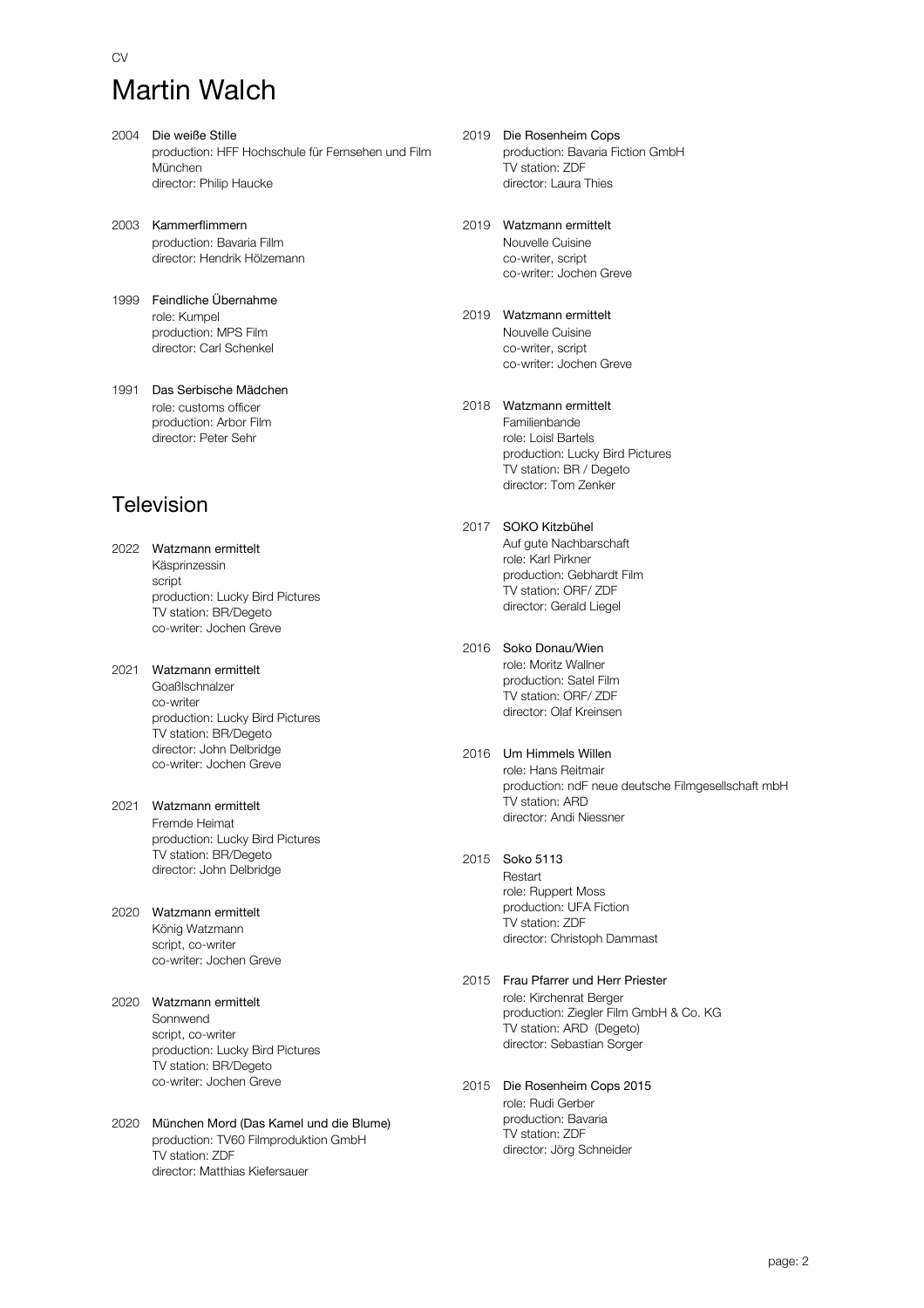CV

- 2015 Eine unerhörte Frau role: Dr. Hartinger production: Lailaps Pictures GmbH TV station: ZDF director: Hans Steinbichler
- 2014 Die Hochzeitskönig role: Heribert Hitzler production: Arbor TV Filmproduktion TV station: ARD / Degeto director: Ben Verbong
- 2014 Luis Trenker Der schmale Grat der Wahrheit role: Zeitungsverleger production: Roxy Film GmbH TV station: BR / ORF director: Wolfgang Murnberger
- 2014 Die wilde Kaiserin Fluchten role: Cornelius Hoferl production: UFA Fiction TV station: ZDF director: Kai Meyer-Ricks
- 2014 Klare Sicht role: Chauffeur Kurt production: Hager Moss TV station: Degeto director: Pia Strietmann
- 2013 München 7 (2013) role: Hüttl production: Akzente Film TV station: BR director: Franz Xaver Bogner
- 2013 Landauer production: Zeitsprung Pictures GmbH TV station: BR director: Hans Steinbichler
- 2013 Hubert & Staller role: Harald Krüger production: Entertainment Factory TV station: ARD director: Werner Siebert
- 2012 Um Himmels Willen role: Gemeinderat production: ndF neue deutsche Filmgesellschaft mbH TV station: ARD director: Andi Niessner
- 2012 SOKO Kitzbühel role: Alfred Schubert production: Beo Film TV station: ORF / ZDF director: Martin Kinkel
- 2012 Schafkopf A bissel was geht immer Ein ganz armer Hund role: Gerichtsvollzieher production: Eikon Media TV station: ZDF director: Michael Wenning
- 2011 Dahoam is Dahoam role: Matthias Strodl production: Polyscreen / Constantin TV station: BR director: Wolfgang Frank
- 2011 Munich 72 role: Father production: teamWorx Television & Film GmbH TV station: ZDF director: Dror Zahavi
- 2010 Die Liebe kommt mit dem Christkind role: Sachbearbeiter production: Mona Film TV station: ORF director: Peter Sämann
- 2010 Rosenheim Cops production: Bavaria TV station: ZDF director: Gunter Krää
- 2010 Moor der Angst role: Bernlochner production: Roxy Film GmbH TV station: ZDF director: Hans Horn
- 2009 Die Hüttenwirtin role: Geipel production: Mona Film TV station: ARD/ORF director: Thomas Jacob
- 2009 Der Bergdoktor role: Dr. Ulrich Löer production: ndF neue deutsche Filmgesellschaft mbH TV station: ZDF director: Axel de Roche
- 2009 Ihr Auftrag, Pater Castell Sodom und Gomorrha role: Pfarrer Bruno Engsbach production: UFA TV station: ZDF director: Axel Barth
- 2009 Rosenheim Cops role: Pathologe production: Bavaria TV station: ZDF director: Gunther Krää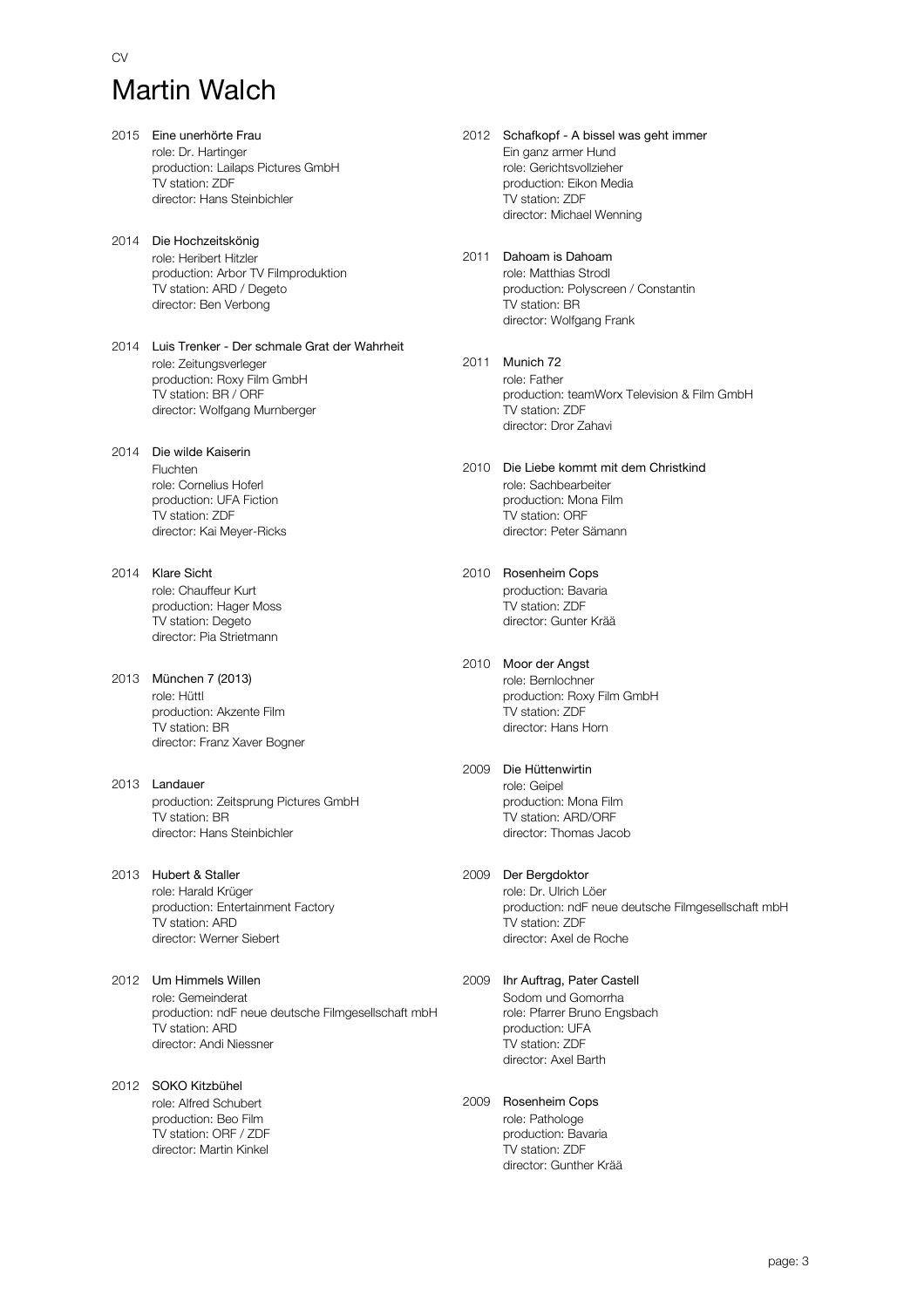CV

2008 Schutzlos production: Ziegler Film München TV station: ZDF director: Renè Heisig 2008 Alle meine Lieben role: Banker production: Event Film TV station: ARD director: Olaf Kreinsen

- 2008 Soko Kitzbühel role: Huber production: Beo Film TV station: ORF/ZDF director: Georg Schiemann
- 2007 Um Himmels Willen production: ndF neue deutsche Filmgesellschaft mbH TV station: ARD director: Helmut Metzger
- 2007 Rosenheim Cops role: Franz Gastl production: Bavaria Film TV station: ZDF
- 2007 Der Alte Dunkle Wahrheit production: Neue Münchner Fernsehproduktion TV station: ZDF director: Hartmut Griesmayr
- 2006 Mord in bester Gesellschaft role: Huber production: Lisa Film TV station: ARD director: Peter Sämann
- 2006 Unter Verdacht Das Geld anderer role: Martin Bruhns production: Pro GmbH TV station: ZDF director: Achim von Borries
- 2006 Kommissarin Lucas role: Roldand Grote production: Olga Film GmbH TV station: ZDF director: Thomas Berger
- 2006 Der Bulle von Tolz role: Rüdiger Mohrmann production: Alexander Film TV station: SAT.1 director: Wolfgang F. Henschel

#### 2006 Weißblaue Geschichten

Die vier vom Revier role: Baker production: Event Film TV station: ZDF director: Helmut Förnbacher

#### 2005 Agathe kanns nicht lassen

2006 role: Gruber production: Event Film TV station: ARD / ORF director: Helmut Metzger

#### 2005 Eine Liebe am Gardasee

- 2006 role: Dottore Donato production: Bavaria Fillm TV station: ZDF / ORF director: Karl Kases
- 2005 SOKO 5113

role: Bernd Kögel production: UFA director: Werner Siebert

2005 Im Himmel schreibt man Liebe anders role: Quirin production: Sanset Film TV station: ZDF director: Helmut Förnbacher

#### 2005 SOKO Kitzbühl

role: Taxidriver production: beo Film TV station: ORF / ARD director: Gerald Liegel

#### 2004 Geierwally

role: mayor production: Ziegler Film GmbH & Co. KG TV station: ARD director: Peter Sämann

### 2004 Willkommen Daheim

production: UFA TV station: ARD director: Ariane Zeller

#### 2003 Polizeiruf 110

Der scharlachrote Engel role: Policeman production: MTM-Film TV station: ARD director: Dominik Graf

#### 2003 Paradies in den Bergen role: Hans Steiner

production: Satel Film director: Hartmut Griesmayr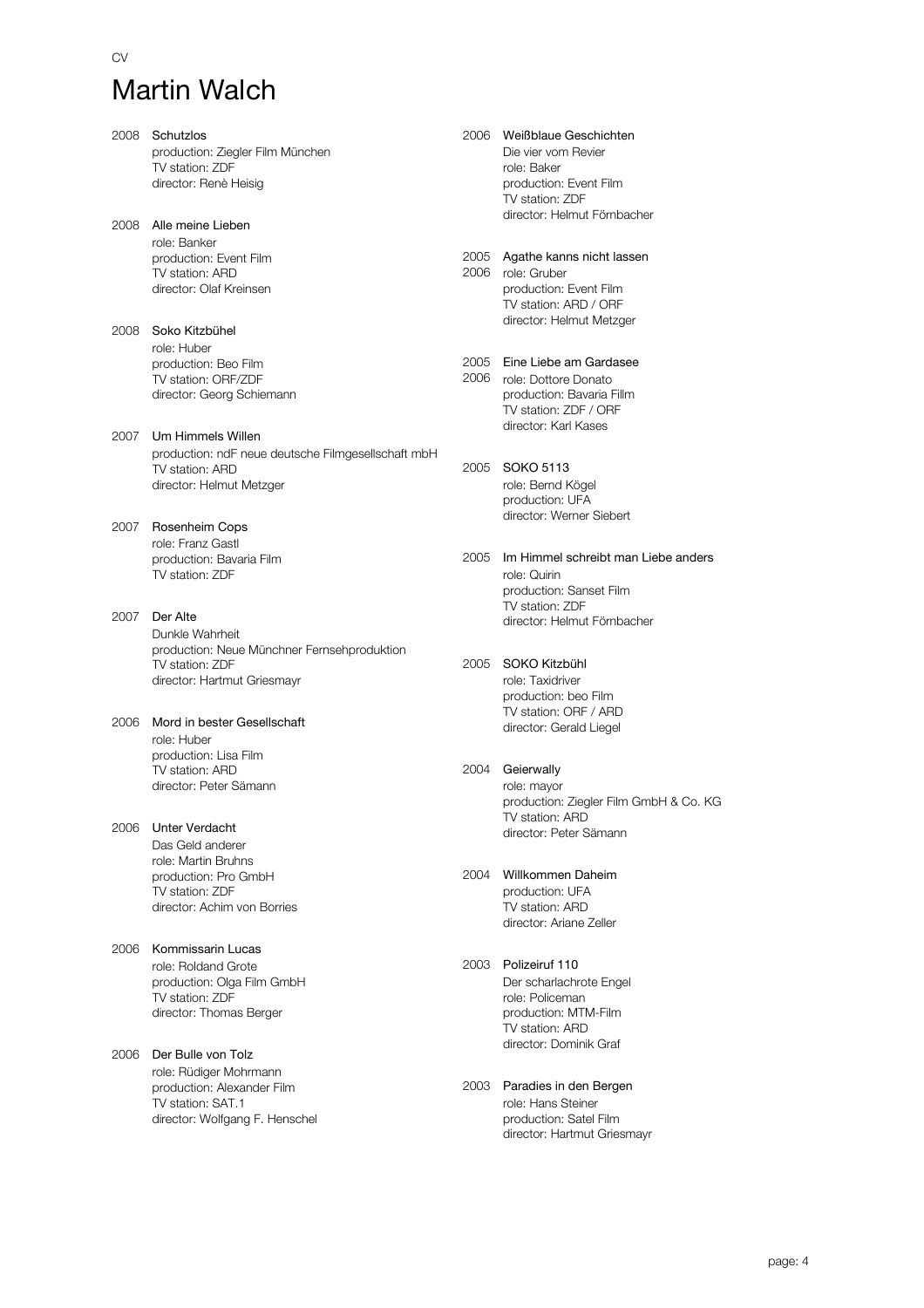CV

2002 Tatort Tödliche Souveniers role: Werner Kofler production: Satel Film director: Peter Sämann

2002 Hund und Katz role: Peter Gross production: Ziegler Film GmbH & Co. KG director: Dieter Berner

2002 Medicopter 117 Die vier Elemente role: Dr. Selb production: MR-Film TV station: RTL director: Wolfgang Dickmann

2001 Andreas Hofer - Die Freiheit des Adlers role: Schütze production: Satel Film TV station: ARD / ORF director: Xaver Schwarzenberger

2001 Bei aller Liebe production: Telenorm TV station: ARD director: Jo Henschel

2001 Ghetto-Kids role: prison guard production: TV60Filmproduktion GmbH TV station: ARD director: Christian Wagner

2001 Der Morgen nach dem Tod role: police officer production: Roxy Film GmbH TV station: ProSieben director: Sybille Tafel

#### 2001 Unter Verdacht Verdecktes Spiel production: Pro GmbH TV station: ZDF director: Friedemann Fromm

2000 Zwei Brüder Die Narbe der Nacht role: Rangierer production: Aspekt Telefilm TV station: ZDF director: Petra Haffter

#### 2000 Am Anfang war die Eifersucht role: Elektriker production: Bavaria Film TV station: ZDF director: Hartmut Griesmayr

2000 Der Unbestechliche role: Peter Hertl production: Hofmann & Voges TV station: RTL director: Walter Feistle

1999 Zu gut für diese Welt role: Securityman production: MTM TV station: ARD director: Peter Fratzscher

1999 Am Abgrund role: Hans Stein production: Phoenix Film TV station: ZDF director: Stefan Klisch

1999 Polizeiruf 110 Erbsünde

role: Schorsch production: Bavaria Film TV station: ARD director: Hartmut Griesmayr

1998 Höllische Nachbarn role: Viehstein production: Clou Film .<br>TV station: RTL director: Joris Hermans

1998 Hurenmord - Ein Priester schweigt role: Bergsdorf production: Fontana Film TV station: SAT.1 director: Josef Rödl

#### 1998 Ein Mann für alle Fälle Ein ganz normaler Totschlag role: Eder production: Bavaria Film TV station: ZDF director: Erwin Keusch

#### 1998 Die Schläfer role: Pastor Mathias production: Novamedia TV station: ProSieben director: Roman Kuhn

1998 Meine besten Jahre role: Totengräber production: MTM TV station: ZDF director: Dominik Graf

1997 Cafe Meineid

Bergvagabunden role: Gamperl production: BR TV station: BR director: Franz Xaver Bogner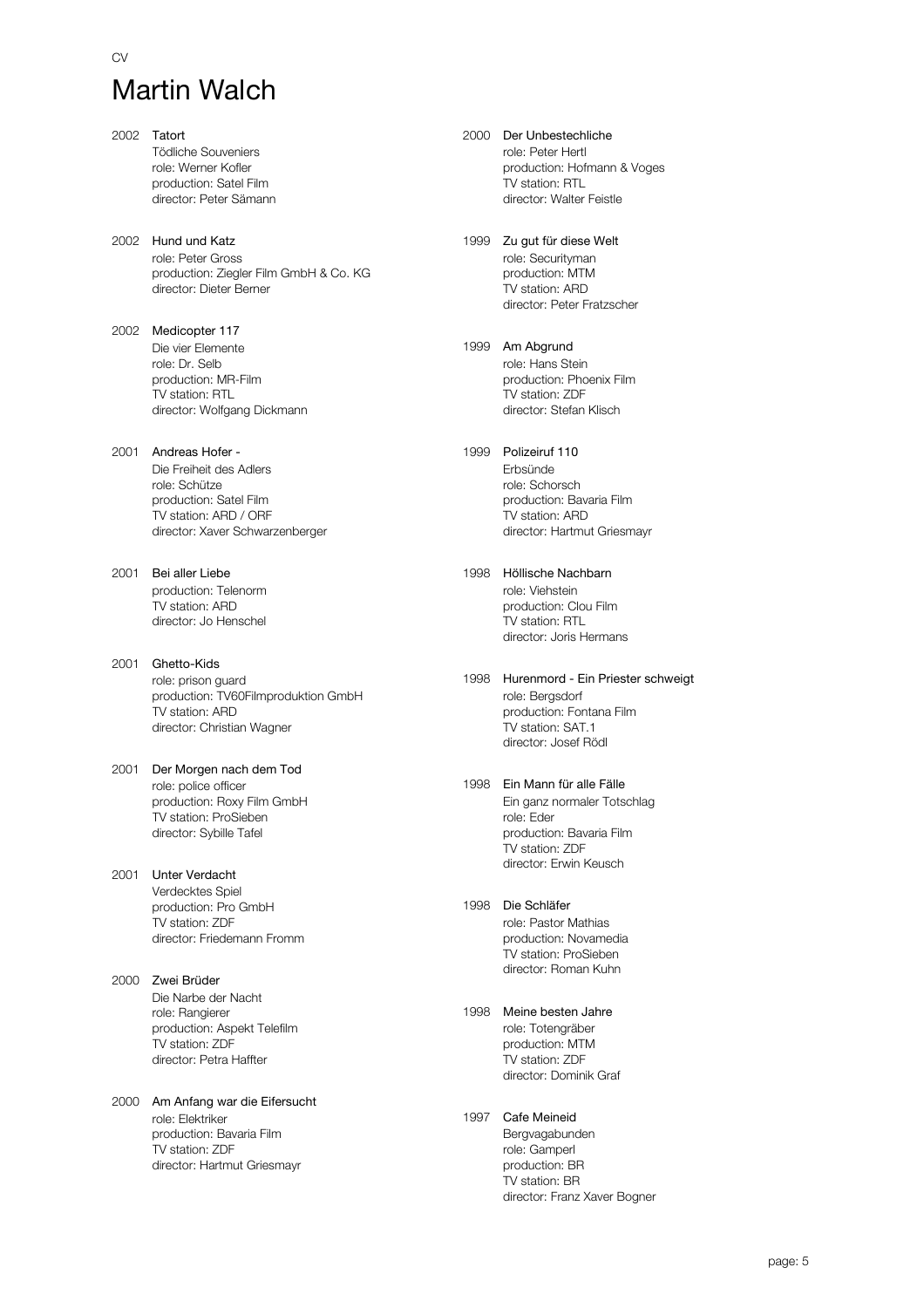1997 Orgelstifter role: Dr. Deutlicher production: BR TV station: BR director: Werner Asam

1997 Schloßhotel Orth Weihnachtsspecial role: Drago production: Satel Film TV station: ZDF / ORF director: Peter Sämann

- 1997 Rennlauf role: Georg production: SK Film TV station: ARD / ORF director: Wolfram Paulus
- 1997 Zum Sterben schön role: Jansen production: MTM TV station: BR director: Friedemann Fromm
- 1996 Stefan Frank role: Ronny Pietsch production: Phoenix Film TV station: RTL director: Peter Weissflog
- 1996 Ein Fall für Abel role: Brucker production: TV60Filmproduktion GmbH TV station: ZDF director: Josef Rödl
- 1996 Tatort Perfect Mind role: Jeschonnek production: MTM TV station: ARD director: Friedemann Fromm

### 1995 Sophie, schlauer als die Polizei role: Georg production: ndF neue deutsche Filmgesellschaft mbH

TV station: SAT.1 director: Torsten C. Fischer

### 1995 Der Bulle

Palermo ist nah role: Hotelmanager production: Alexander Film TV station: SAT.1 director: Walter Bannert

### 1995 Fahnder

role: Staatsanwalt production: Colonia Media TV station: ARD director: Peter Adam

1995 Hallo Oncel Doc role: Herr Frederek

production: Rhewes Film TV station: SAT.1 director: Heidi Kranz

1995 Kriminaltango role: Robbi production: Elan Film TV station: SAT.1 director: Holger Barthel

1995 SOKO Vermisst role: Schaffler production: Elan Film TV station: ZDF director: Thomas Nikel

1994 Der Spieler role: Kommissar production: Almaro Film TV station: ZDF director: F. J. Gottlieb

1994 Der Bergdoktor role: Kurt production: ndF neue deutsche Filmgesellschaft mbH TV station: SAT.1 director: Thomas Jacob

- 1994 Lutz und Hardy role: Heitmann production: Frankfurter Filmproduktion TV station: ZDF director: Lutz Büscher
- 1994 Zug um Zug role: Hansl production: MR Film TV station: ORF director: Wolfram Paulus

1991 Verkauft Heimat role: Willi production: Schönbrunn Film TV station: ARD / ORF director: Karin Brandauer

1991 Kein Cognac zum Abschied role: Hansi production: Team Film TV station: ORF director: Tamasch Ujlaki

### 1991 Cafe Meineid

role: Fritz Hirn production: Bayerischer Rundfunk TV station: Bayerischer Rundfunk director: Franz Xaver Bogner